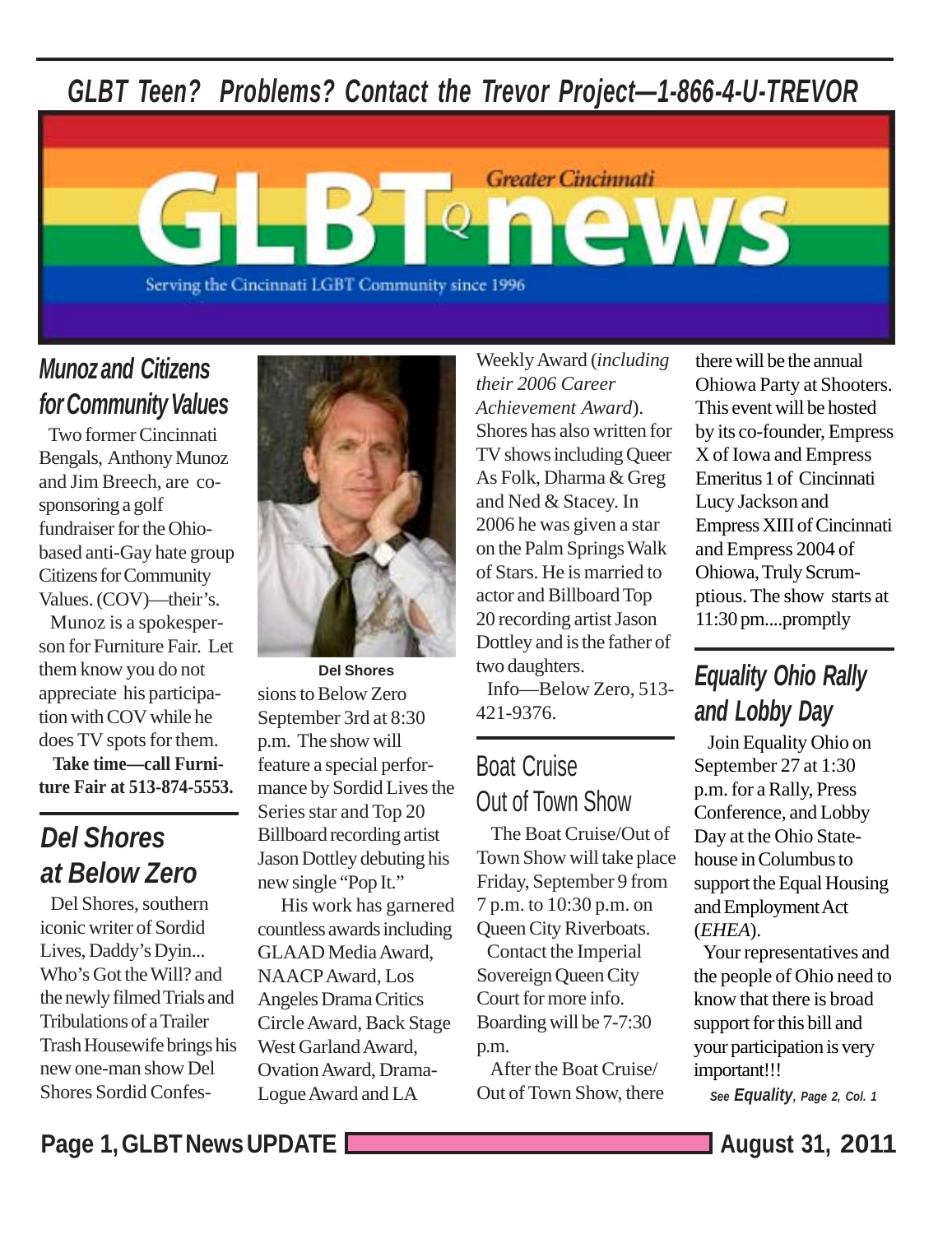### **Page 2—GLBT NEWS UPDATE August 31, 2011**



Why is this important? On September 27, Ohio State Representatives Ross McGregor and Nickie Antonio will introduce EHEA in the House. EHEA prohibits discrimination in housing, employment and public accommodations on the basis of sexual orientation and gender identity. *Equality—from Page 1* Ohioans can be denied

Ohioans can be fired because they are Gay, Lesbian, Bisexual or Transgender;

Ohioans can be denied housing because they are Lesbian, Gay, Bisexual or Transgender;

access to public accommodations like hotels, movie theaters, and restaurants because they are Bisexual, Gay, Lesbian or Transgender;

Transgender people are<br>unemployed at a rate identity; unemployed at a rate TWICE that of the general population; 47 percent of Transgender people report adverse job consequences (*not being hired, being fired, or being denied a promotion*); and, 19 percent of Yransgender people report being refused a home or apartment because of their gender identity;



*Debi & Friends Present: Hot Vegas Fun September 24, 2011 At the Madison Theater Covington, Ky* 

Our challenge is to fill the Madison theater and help F.A.C.E. of Cincinnati. Two bands, eight vocalists, incredible video and dancers will be there to entertain you! Will you be there? This is your chance to do something amazing. Why not grab your friends and go!! Call Debi at 513-722-9200 for tickets!

Discrimination is bad for the economy of Ohio qualified and competent employees should not be fired and Ohio should be able to attract the most talented workers regardless of sexual orientation and gender

 More than 75 percent of Ohioans favor employment and housing equality.

## *Dayton Candle Light Vigil*

 In honor of all LGBTQ Youth Suicides in the past years GLSEN Greater Dayton/Miami Valley Schools Initiative will be

holding a Candle Light Vigil at Courthouse Square in Downtown Dayton, Ohio.

 The organization chose Thursday, September 22 · 8 p.m. - 9 p.m. as it will mark one year since Tyler Clementi took his own life. RSVP here: http:// www.facebook.com/ event.php?eid=14518634222956

## *Remembering youth suicides*

*See Suicides, Page 3, Col. 1* **Billy Lucas (***15***) September 9, 2010. Indiana** On September 9, fifteen year-old



### **PFLAG Cincinnati**

**Meetings on 2<sup>nd</sup> Tuesdays 7:00 - 9:30 p.m. at Mt. Auburn Presbyterian Church http://www.pflagcinci.org/ info@pflagcinci.org (513) 721-7900**

#### Members of our congregation:

Gay, Lesbian, Black, Straight, Atheist, White, Buddhist, Christian or Agnostic

www.thegatheringcincinnati.org/ A United Church of Christ Congregation 1431 Main St - Over the Rhine

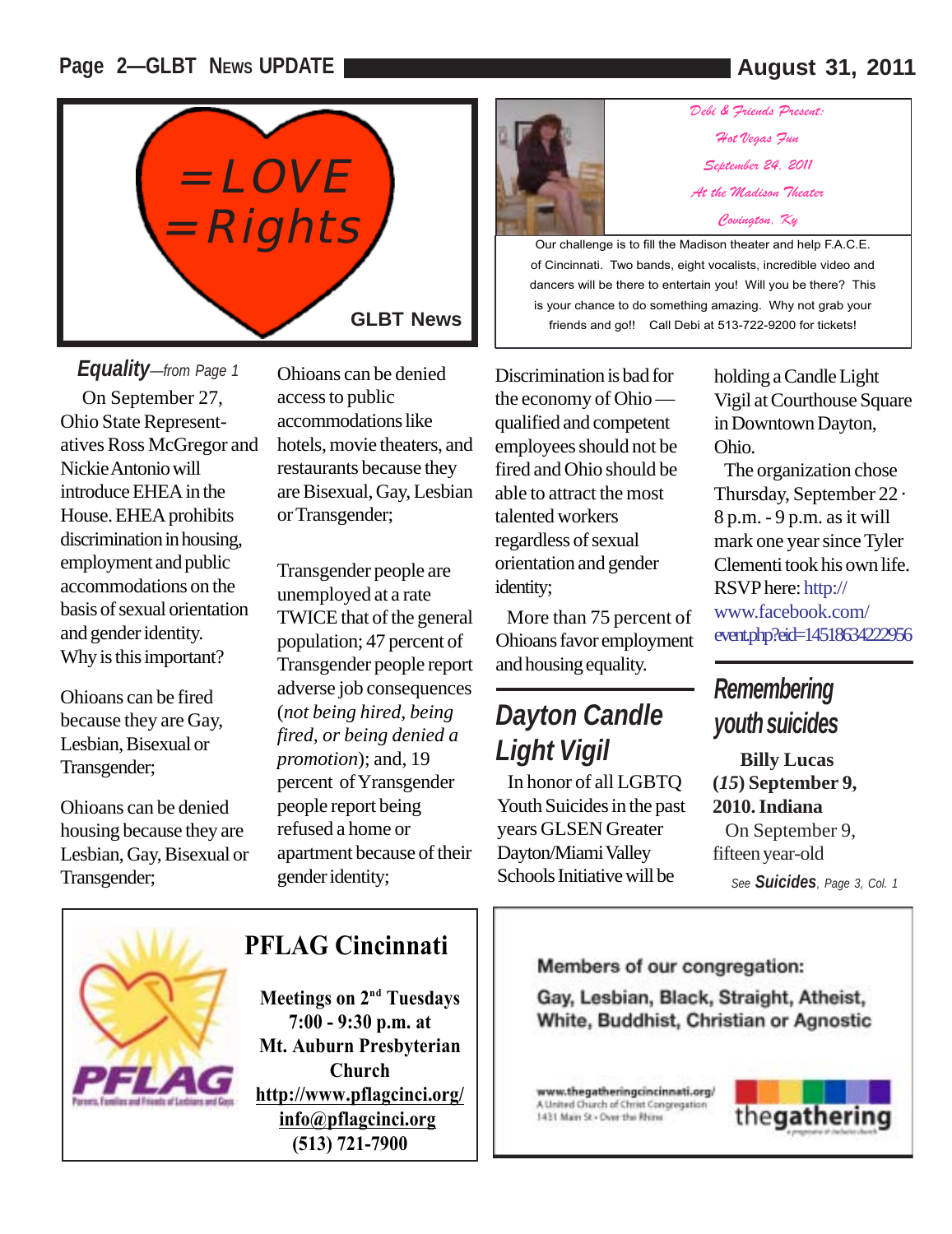#### *Suicides—from Page 2* Billy Lucas of Greensburg, Indiana was found hanging from one of the rafters in his family's barn by his mother.

 He had been bullied for years based on his perceived sexual orientation.

 More recently, students referred to him as a "fag," and told him directly that he was a piece of crap and that he didn't deserve to live.

#### **Cody J. Barker (17***)* **September 13, 2010. Wisconsin**

 On September 13, seventeen year-old Cody Barker of Shiocton, Wisconsin took his own life, according to an obituary posted in the **Wisconsin Gazette**. He was very active in his high school and planned to start a GSA during this academic year. He "cared about making his school a safe place for all students," although it was suggested that school wasn't always

a safe place for him. Less than a week later, another student who attended a support group for Gay teens with Cody also tried to commit suicide.

#### **Seth Walsh (***13***) September 19, 2010. California**

 On September 19, thirteen year-old Seth Walsh of Tehachapi, California attempted to hang himself in a tree in his backyard. This came after years of being bullied, particularly after coming out as Gay. School administrators at Jacobsen Middle School in his hometown did nothing to stop the attacks, even though an anti-bullying program was in place at the school. Seth ended up on life support for nearly ten days before dying on September 29 of his injuries.

 **Tyler Clementi (***18***) September 22, 2010. New Jersey** *See Suicides, Page 4, Col. 1*



## **August 31, 2011 GLBT News UPDATE—Page 3**







#### 25 % off any new client grooming or bath service. Please call to schedule an appointment.

2940 Hebron Park Drive Sce=102 Herron, KY 41048 859-586-5100 www.youtbestfriendpetsalon.com.

We will custom design a cleaning service to meet your individual needs and send the same team of 2 to clean each time.

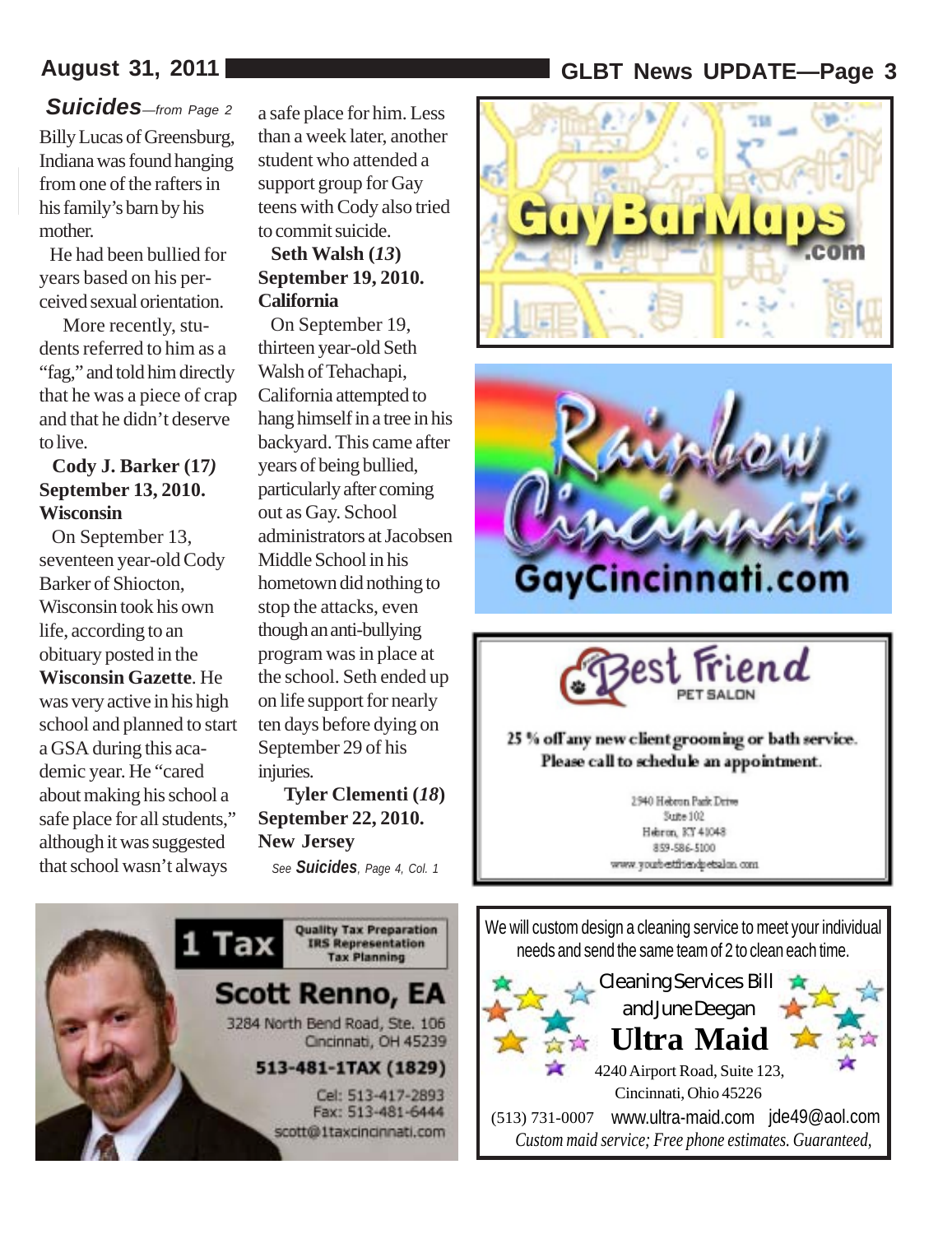### Page 4-GLBT NEWS UPDATE

### *Suicides—from Page 3* thirteen year-old Asher

 Eighteen year-old Rutgers University student Tyler Clementi was filmed by his roommate via hidden camera as he engaged in sexually explicit activity with another young man. The roommate posted the video on the internet, and spread it around using Twitter and other social media. When Tyler discovered the video, which essentially outed him, he drove to a parking lot in New Jersey on September 22, left his car in a parking lot, walked onto the George Washington Bridge and jumped. His last Facebook status update was reportedly, "Jumping off the GW Bridge. Sorry." His body was discovered in the Hudson River on September 30 and finally identified the following day.

 **Asher Brown (***13***) September 23, 2010. Texas**

On September 23,

Brown shot himself in the head with a gun that he found hidden away in his parents' bedroom and died.

 That morning, he had come out as Gay to his father, David Truong, who accepted it without issue. While Truong and his wife, Amy, indicated that they had made repeated telephone calls to the school district regarding their son's bullying, the school district denies that anyone ever contacted them about Asher's situation. Asher was ridiculed by the same four students not only because of his sexuality, but because of his small stature, his religion (*Buddhism*), and his lack of designer clothing. The day before he died, he was reportedly kicked down two flights of stairs by one of the bullies.

 **Harrison Chase Brown (***15***) September, 25 2010. Colorado** On September 25,

fifteen year-old Harrison Chase Brown of Rand Colorado reportedly died suddenly, according to an obituary in a local newspaper. Friends of Harrison's told blogger Perez Hilton that he killed himself because he had been bullied. While Harrison Chase Brown was believed to be bullied, his sexual orientation was not discussed and is unknown. No further information has been made available.

#### **Raymond Chase (***19***) September 29, 2010. Rhode Island**

 On September 29, openly Gay 19 year-old Raymond Chase, a student at Johnson and Wales in Providence, RI, was found dead in his dorm room where he had hung himself. Neither the university nor his family has suggested a motive for his suicide or any additional information.

 **Felix Sacco (***17***) September 29, 2010.**

#### **Massachusetts**

 Also on October 29, seventeen year-old Felix Sacco, a senior at Saugus High School in Saugus, Massachusetts, jumped from an overpass onto U.S. Route 1 during rush hour traffic. He died later that day of massive head injuries at a hospital in Boston. Friends indicated that there was a history of him being bullied, probably because of his quiet nature and love of music and film. Others indicated that, when he tried to see a guidance counselor early on the morning of his death, he was turned away, and left the building in tears. Both the State Police and the Superintendent of Schools in Boston are investigating.

#### **Caleb Nolt (***14***) September 30, 2010. Indiana**

*See Suicides, Page 5, Col. 1,* On September 30, fourteen year-old Caleb Nolt, a freshman at Fort Wayne High School in Fort



**Volunteer at Your GLBT Center**

> Tuesdays with Toby Martino

http://www.cincyglbt.com/volunteers